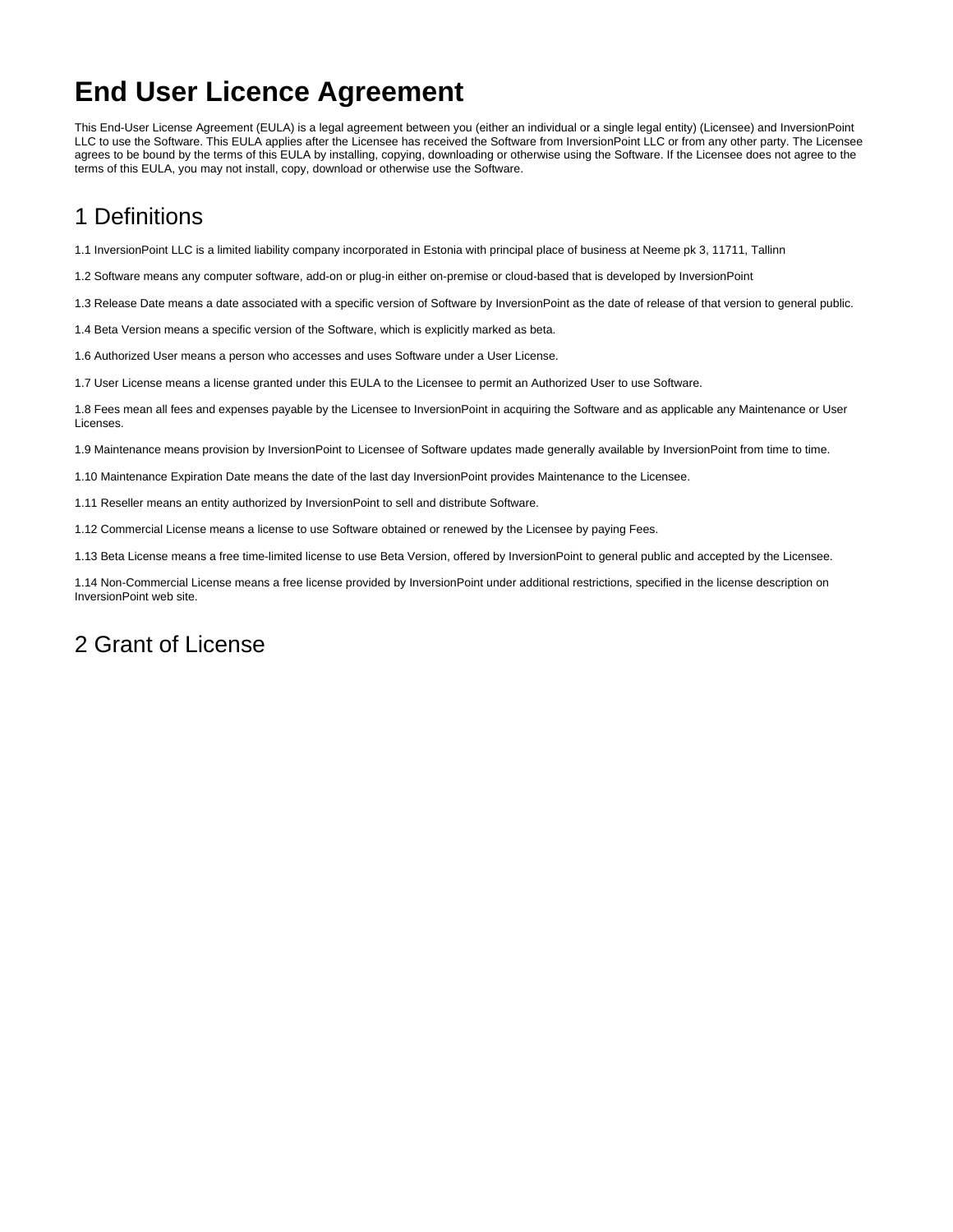2.1 Commercial License

2.1.1 Upon Licensee's acceptance of the EULA, InversionPoint grants the Licensee the perpetual right to use specific versions of the Software, subject to the General License Terms in section 2.4 and subject to the following:

2.1.1.1 Licensee may install any versions of Software that have Release Date prior to the Maintenance Expiration Date on a single server.

2.1.1.2 Licensee must ensure the maximum number of Authorized Users accessing and using the Software concurrently is equal to the number of Users Licenses for which the necessary Fees have been paid to the Reseller or InversionPoint. The Licensee may purchase additional User Licenses at any time on payment of the appropriate Fees to the Reseller or InversionPoint.

2.1.1.3 Licensee must pay in full all applicable Fees to InversionPoint or Reseller by their due date. Failure to pay Fees by the due date will result in the immediate termination of the License granted under this EULA.

2.2 Beta License

2.2.1 Upon Licensee's acceptance of the EULA, InversionPoint grants the Licensee the temporary right to use Beta Versions, subject to the General License Terms in section 2.4 and subject to the following:

2.2.1.1 Licensee may install, use and permit unlimited number of Authorized Users to use any Beta Version on multiple computers until the End-of-Life date of that Beta Version with no Fees;

2.2.1.2 End-of-Life date is defined separately for each version of the Software and is at least 6 months after the version is first made available by InversionPoint.

2.3 Non-Commercial License

2.3.1 Upon Licensee's acceptance of the EULA, InversionPoint grants the Licensee the right to use the Software, subject to the General License Terms in section 2.4 and subject to the following:

2.3.1.1 Licensee may install, use and permit unlimited number of Authorized Users to use any version of Software on multiple computers.

2.3.1.2 If License has an expiration date, Licensee and Authorized Users must stop using the Software after the expiration date or continue using the Software under another License from InversionPoint.

2.4 General License Terms

2.4.1 Licensee may:

2.4.1.1 Allow Authorized Users use installed Software from an unlimited number of computers.

2.4.1.2 Make backup copies of Software.

2.4.2 Licensee must not, whether through negligent act or omission, or without the prior written consent of InversionPoint:

2.4.2.1 Sell, sub-license, redistribute (except distributing to Authorized Persons), reproduce, transmit, circulate, disseminate, translate Software or reduce Software to or from any electronic medium or machine readable form;

2.4.2.2 Decompile, reverse engineer, disassemble, modify, adapt, create derivative works from, or otherwise attempt to derive, any portion of Software. 2.4.3 If License is locked to a specific server, Licensee must not install Software on a different server.

2.4.4 All rights granted to Licensee by this License are worldwide, non-exclusive, non-transferable, non-sublicensable and limited.

2.4.5 Except as otherwise agreed in writing by InversionPoint, the Licensee must only install the Software and make the Software available for use on hardware systems owned, leased or controlled by the Licensee.

2.4.6 If InversionPoint permits the Licensee to install the Software or make the Software available for use on hardware systems not owned, leased or controlled by the Licensee (Uncontrolled Systems), the Licensee will ensure the terms of this EULA are complied with by users of such Uncontrolled Systems and the Licensee indemnifies InversionPoint for all costs, damages and loss InversionPoint suffers arising from such installation or use of the Software on Uncontrolled Systems.

## 3 Ownership and Reservation of Rights

3.1 InversionPoint reserves all rights not expressly granted to the Licensee in this EULA.

3.2 The Software and all copies thereof are protected by copyright and other intellectual property laws and treaties.

3.3 InversionPoint or relevant third parties own the title, copyright, and other intellectual property rights in the Software and all subsequent copies of the Software.

3.4 The Software is licensed, not sold and the Licensee does not acquire any rights of ownership in the Software.

#### 4 Termination

4.1 This EULA between InversionPoint and the Licensee is terminated in the following cases:

4.1.1 If case of Non-Commercial License with an expiration date, on expiration date.

4.1.2 In case of Beta License, on the End-Of-Life date of the installed Beta Version.

4.1.3 Without prejudice to any other rights and in addition to any other termination rights in this EULA, InversionPoint may terminate this EULA if the Licensee fails to comply with the terms and conditions of this EULA.

4.1.4 The decommissioning of the Software (including, but not limited to, installing another version of the Software) by the Licensee will have, as a consequence, the termination of this EULA.

4.2 Immediately upon termination of a license granted under this EULA, the Licensee must at its own cost cease permitting access to and procure that all Authorized Users immediately cease all use of the Software, with the exception of using the Software to export data collected by the Software.

# 5 Upgrade

5.1 Every version of the Software is treated as a separate product and comes under its own End-User License Agreement. By installing any other version of the Software, which is licensed under the terms of this EULA, the Licensee terminates this Agreement according to clause 4.1.4 and enters into another End-User License Agreement that comes with the installed version.

## 6 Infringement Indemnification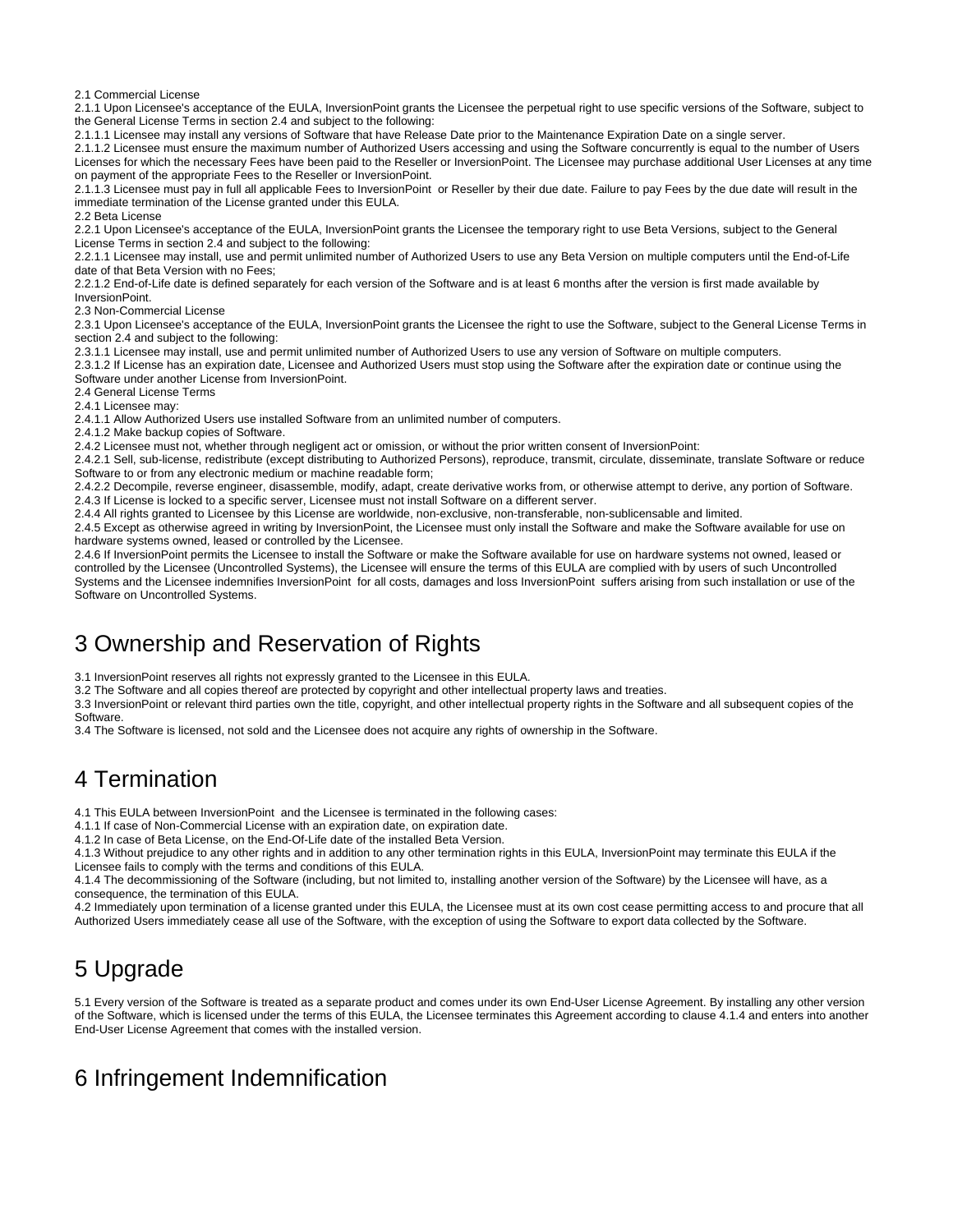6.1 Subject to the remainder of this Section 6, InversionPoint will indemnify and hold Licensee harmless against a claim to the extent based on an allegation that Licensee's use of Software (in the form provided by InversionPoint ) in compliance with this Agreement infringes a United States or European Union patent or registered copyright ("Claim"), and will pay those damages and costs finally awarded

against Licensee by a court of competent jurisdiction, or agreed to in writing by InversionPoint as settlement, as a result of such Claim, provided that InversionPoint is (i) promptly notified and furnished a copy of such Claim, (ii) given all relevant evidence and (iii) given reasonable assistance in and sole control of the defense thereof and all negotiations for its settlement.

6.2 InversionPoint will have no obligation to defend and no liability for any damages or costs to the extent that a Claim is based upon: (i) use of Software in a manner or for an application other than for which it was designed or intended to be used, regardless of whether InversionPoint was aware of or had been advised of such use; (ii) modifications to Software by any person or entity other than InversionPoint (including any modifications by the Licensee); or (iii) other circumstances or occurrences that are covered in Licensee's indemnification obligations in Section 6.5.

6.3 If the Software becomes, or in the opinion of InversionPoint may become, the subject of a claim of infringement of any third party's intellectual InversionPoint may, at its option and in its discretion: (i) procure for Licensee the right to use the Software free of any liability; (ii) replace or modify the Software to make it non-infringing; or (iii) refund any License Fees related to this Software paid by Licensee.

6.4 The foregoing sections 6.1, 6.2, and 6.3 set forth the sole liability of InversionPoint and the exclusive remedy of Licensee for any infringement of intellectual property rights by the Software or any other items provided by InversionPoint under this EULA.

6.5 Licensee will indemnify and hold harmless InversionPoint against all costs, expenses, losses and claims made against InversionPoint as a result of any infringement of property rights arising from (i) the Licensee's or its Authorized User's modification to the Software, or (ii) combination of the Software with other products by Licensee or any of its Authorized Users, other than those with commercially available software that the Software was designed by InversionPoint to work with (such as Atlassian JIRA) or that was explicitly authorized by InversionPoint to be used with the Software, if such infringement would have been avoided in the absence of such combination.

6.6 The foregoing section 6.5 sets forth Licensee's sole liability and exclusive remedies of InversionPoint for any infringement of 3rd party intellectual property rights under this EULA.

#### 7 Exclusion of Warranties and Limitation of Liability

7.1 To the maximum extent permitted by applicable law in the jurisdiction in which the Software is supplied, InversionPoint and its third party suppliers provide the Software AS IS AND WITH ALL FAULTS, and except otherwise expressly contained in the EULA, hereby disclaim all other warranties and conditions, whether express, implied or statutory.

7.2 To the maximum extent permitted by applicable law, in no event shall InversionPoint or its third party suppliers be liable for any special, incidental, punitive, indirect, or consequential damages whatsoever arising out of or in any way related to the use of or inability to use the Software, the provision of or failure to provide any services, information, Software, and related content arising out of the use of the Software, or otherwise under or in connection with any provision of this EULA, even in the event of the fault, tort (including negligence), misrepresentation, strict liability, breach of contract or breach of warranty of InversionPoint or any third party supplier, and even if InversionPoint or any third party supplier has been advised of the possibility of such damages.

# 8 Marketing

8.1 Licensee agrees to be identified as a customer of InversionPoint and that InversionPoint may refer to Licensee by name, trade name and trademark in marketing materials and on InversionPoint web site.

8.2 The right reserved by InversionPoint in section 8.1 can be waived by InversionPoint upon request from the Licensee made prior to entering by parties into this Agreement.

## 9 Miscellaneous

9.1 This EULA may not be amended except with the written agreement of InversionPoint whose consent may be withheld in its complete discretion without any requirement to provide reasons.

9.2 Licensee may assign this EULA to: (i) succeeding parties in the case of a merger, acquisition or change of control; or (ii) if Licensee is a supplier to a government agency; provided, however, that in each case, (a) InversionPoint is notified in writing within ninety (90) days of such assignment, (b) the assignee agrees to be bound by the terms and conditions contained in this EULA and (c) upon such assignment the Licensee makes no further use of the software licensed under this EULA . InversionPoint may assign its rights and obligation under this EULA without consent of Licensee. Any permitted assignee shall be bound by the terms and conditions of this Agreement.

# 10 Governing Law

10.1 This EULA shall be governed by and construed in accordance with the substantial laws in force in the Republic of Estonia.

# 11 Entire Agreement and Sever-ability

11.1 This EULA is the entire agreement between the Licensee and InversionPoint relating to the Software and they supersede all prior or contemporaneous oral or written communications, proposals and representations with respect to the Software or any other subject matter covered by this EULA.

11.2 If any provision of this EULA is held to be void, invalid, unenforceable or illegal, the other provisions shall continue in full force and effect.

## 12 Survival